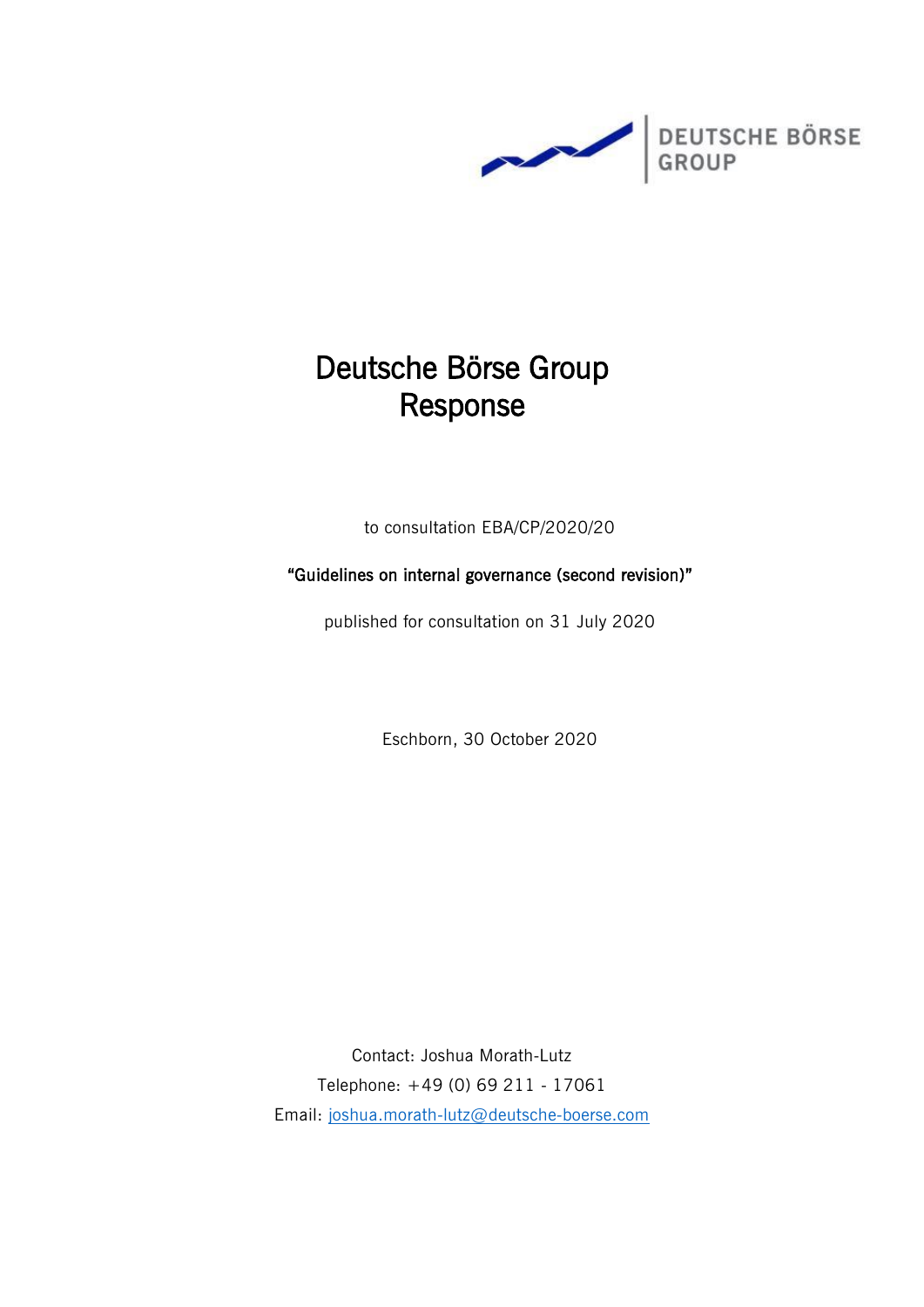## **A. Introduction**

Deutsche Börse Group ("DBG") welcomes the opportunity to comment on EBA's consultation paper on "Draft Guidelines on Internal Governance (second revision)" issued in July 2020 (in the following referred to as 'draft guidelines').

DBG operates in the area of financial markets along the complete chain of trading, clearing, settlement and custody for securities, derivatives and other financial instruments and as such as a provider of regulated Financial Market Infrastructures.

Among others, Clearstream Banking S.A., Luxembourg, and Clearstream Banking AG, Frankfurt/Main, acting as  $(1)CSD<sup>1</sup>$ , as well as Eurex Clearing AG as the leading European Central Counterparty (CCP), are authorised as credit institutions and therefore are within the scope of the European Capital Requirements Directive (CRD) and Capital Requirements Regulation (CRR). Moreover, the Clearstream subgroup is supervised on a consolidated level as a financial holding group.

Further, three group entities qualify as an investment firm as defined in point (4) of Article 4(1) of Directive 2014/65/EU ("MiFID2"), making them subject to the new prudential regime on investment firms: (i) Eurex Repo, which is a leading provider for international financing in the secured money market business (repo and securities lending) in Europe; (ii) 360 Treasury Systems, which offers a full range of services across the entire trading workflow of foreignexchange and short-term money-market products, and (iii) Eurex Securities Transactions Services, which will enable market participants to comply with the buy-in process introduced by the new European regulation on settlement discipline for securities trading transactions.

DBG supports a dedicated treatment of investment firms strengthening the principle of proportionality. As such, DBG welcomes the exclusion of investment firms (other than those subject to Article 1 (2) and (5) of Regulation (EU) 2019/2033 (IFR) from the draft guidelines as it will allow for a more targeted supervision of investment firms.

While we generally consider the amendments made in line with the respective changes to Directive 2013/36/EU (CRD V) and Directive (EU) 2019/2034 (IFD) as sufficiently clear and well-integrated, we are of the opinion that the inclusion of ESG factors as well as the new requirements on gender equality and neutrality require further clarification.

In order to enable the management body to attend to its duties according to paragraphs 23 and 24 of the draft guidelines, a definition of sustainable business model should be provided. Although we support an increasing awareness of ESG risk in the financial industry, we argue that ESG risk should not be regarded as a separate risk category but rather as a driver for more common risk categories as credit risk or market risk.

Similarly, we seek further clarification on the new requirements of paragraphs 98 and 99 of the draft guidelines. In addition to the need for further clarification, the requirement to

<sup>&</sup>lt;sup>1</sup> (International) Central Securities Depository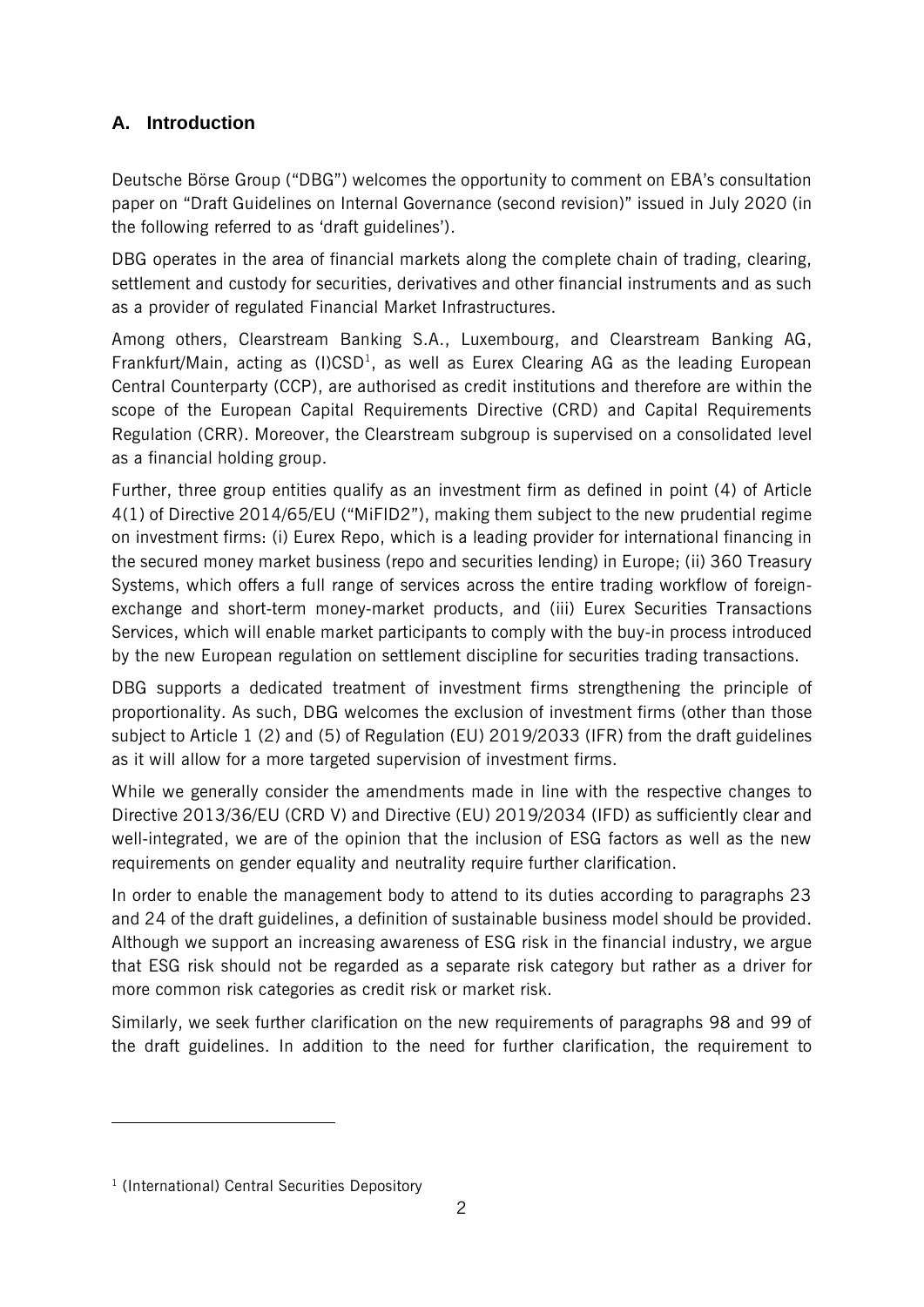"*implement measures to improve representation of the underrepresented gender […]*" goes beyond corresponding requirements in CRD V and should therefore be reconsidered by EBA.

The document at hand contains our dedicated response to selected questions raised in the consultation paper.

#### **B. Questions open for consultation**

#### Q1: Are subject matter, scope of application, definitions and date of application appropriate and sufficiently clear?

In general, DBG welcomes the revision of the guidelines on internal governance and agrees with the proposals made by EBA to reflect the changes resulting from the publication of Directive (EU) 2019/878 (CRD V). Notwithstanding this, we see the need for selected adjustments and clarification.

In terms of scope of application (paragraph 7), we agree that the identification and reporting of all risks should be included in the institution's governance arrangements. However, we do not agree that the governance arrangements, including their organizational structure and corresponding lines of responsibility are responsible for managing and monitoring all risks they are or might be exposed to. Credit institutions regularly conduct risk analyses to identify all risks they might be exposed to (in line with Paragraph 93). However, an essential principle of risk management is the clustering of risks according to their relevance or materiality, e.g. into material and non-material risks. Monitoring and managing of all risks, including nonmaterial risks is contrary to the principle of proportionality. Instead, the monitoring and management of risks should correspond to the materiality of respective risk types. Therefore, we suggest amending the scope of application as following:

"These guidelines apply in relation to credit institutions' governance arrangements, including their organisational structure and the corresponding lines of responsibility, processes to identify all risks they are or might be exposed to and manage and monitor material risks on a regular basis, and internal control framework."

Paragraph 15 sets the application date for the revised guidelines on internal governance in line with the date of application of Regulation (EU) 2019/2033 (Investment Firm Regulation; IFR) and Directive (EU) 2019/2034 (Investment Firm Directive; IFD) to 26 June 2021. We would like to point out that paragraph 129 of the draft guidelines requires credit institutions to implement appropriate processes and procedures to comply with the requirements of Directive (EU) 2019/1937 (Whistleblower-Directive). However, the implementation in national law of the Whistleblower-Directive provides a deadline as of 17 December 2021. While we fully understand the reasoning for setting the date of application of the revised guidelines in line with the date of application of the IFD, amending CRD, compliance with paragraph 129 should not be required earlier that its national transposition into binding law. Furthermore, as credit institutions are still dealing with the consequences of the COVID-19 crisis, we recommend a uniform date of application as of 17 December 2021. In case our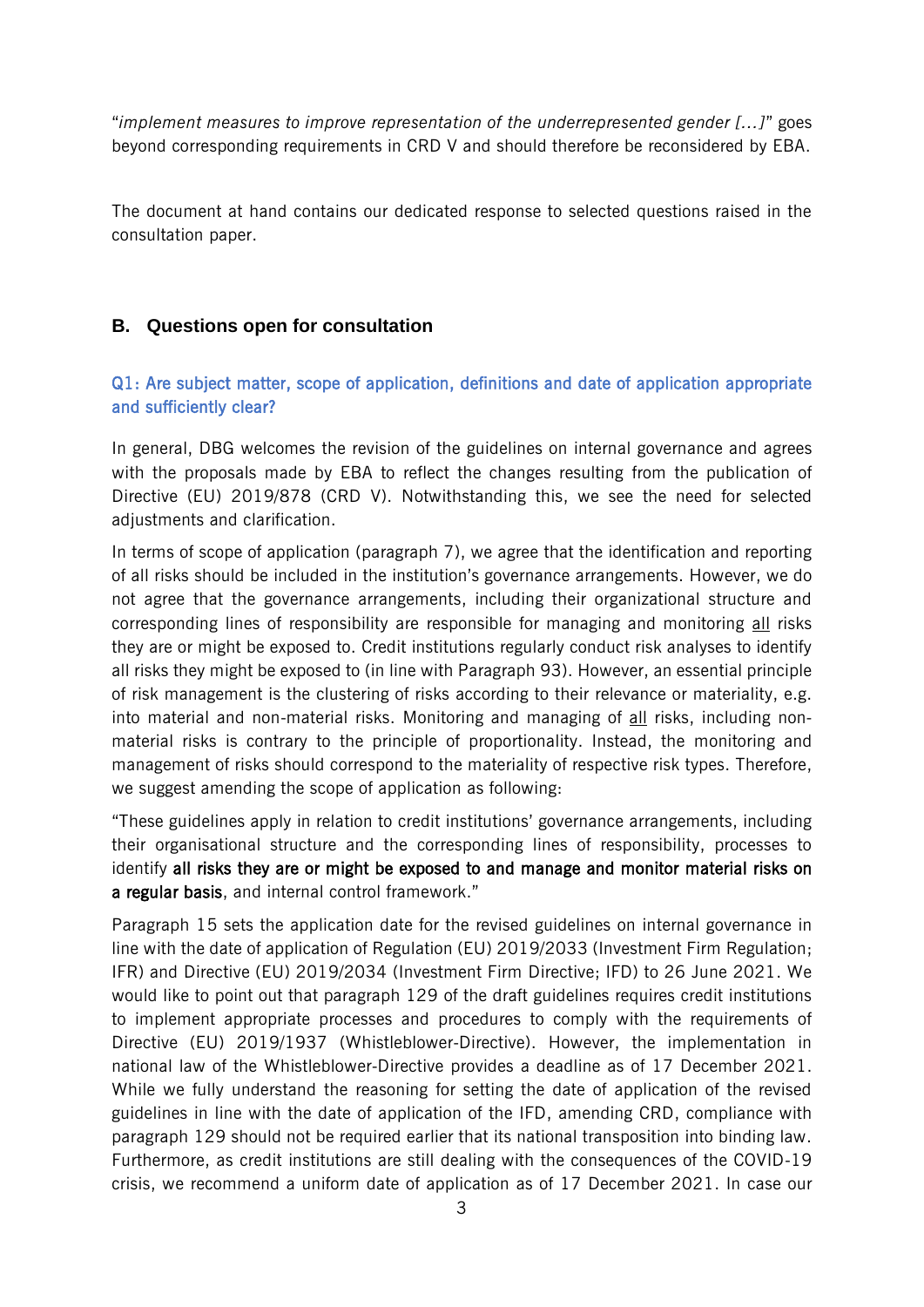proposal is not followed, we recommend excluding paragraph 129 from the revised guidelines' general date of application. Compliance with paragraph 129 shall only be required from December 2021 onwards.

Although the section on "Background and rational" (p.7-14) formally does not constitute a part of the guidelines, we would like to point to paragraph 33 ibid, which we consider too broad and prescriptive when outlining the Compliance function's scope of responsibility. Paragraph 33 states that "the compliance function monitors compliance with legal and regulatory requirements and internal policies […]". While we generally agree that Compliance is a crucial function for ensuring compliance with laws and regulations, it should not be responsible for compliance with all applicable laws and regulation but rather with those related to the Compliance function as such. Compliance should be responsible for ensuring adherence to internal policies that do relate to core-compliance themes as anti-bribery or corruption. Making Compliance responsible to ensure adherence to all policies is disproportionate. The responsibility for monitoring compliance with policies lies rather with the policy maker / owner. As the background section of the guidelines introduces the guidelines and sets the scope on a high level, we ask EBA to consider revising the background section respectively.

Furthermore, on the section "Background and rationale" we welcome the indication that the guidelines should be read in conjunction with further EBA publications. However, we believe that the wording "publications" is too broad. If all EBA publications, such as presentations, keynotes and discussion papers, were to be included, the scope would be excessive. A limitation by type of publication (e.g., guidelines, Q&A's, opinions) would provide credit institutions with increased security during the implementation and reduce unnecessary implementation effort.

## Q2: Point (D) has been added, throughout the guidelines references to money laundering and terrorism financing and the institutions obligations have been added, are those references sufficiently clear?

We welcome the fact that the EBA is addressing the prevention of money laundering and terrorist financing in this revised version and understand the particular importance of this topic. However, we understand that the requirements mentioned here are already covered by the 5th Anti-Money Laundering Directive (Directive (EU) 2015/849 as amended by Directive (EU) 2018/843; AMLD V). We would therefore welcome adding a reference to AMLD V or the respective applicable requirements to provide additional clarity.

Furthermore, we would like to comment on the amendments of the composition of committees. We can not agree on the proposed amendment (paragraph 61a) to provide the risk and nomination committees specific access to AML/CTF compliance information and data. We understand that the decision-making process of risk and nomination committees relies on a solid information and data basis. Nevertheless, AML/CTF information can be strictly confidential. This is especially true for suspicious activities reports (SARs). The extension of the paragraph to include AML/CTF information increases the risk of the prohibited dissemination of SARs (Tipping-off risk). The disclosure of SAR reports to third parties is for instance explicitly prohibited by German law (Paragraph 47 (1) of the German Money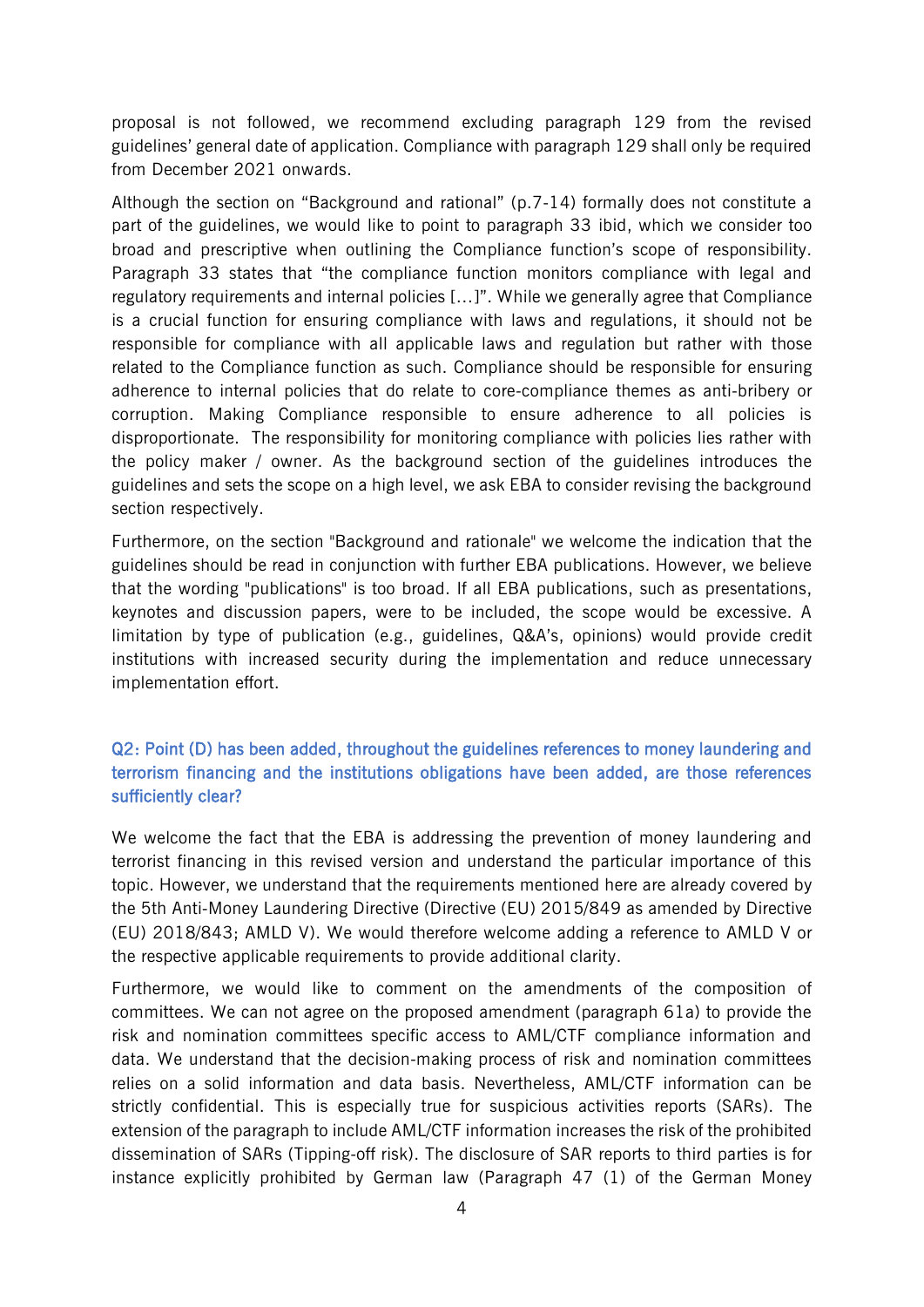Laundering Act). To avoid any conflicting regulatory requirements, we recommend deleting the wording "including AML/CTF compliance".

If our proposal is not followed, we kindly ask the EBA to exclude SARs explicitly from the information access of the committees.

Finally, to increase consistency between point c and d of paragraph 23, we suggest adding the reference to Title V of the guidelines on internal governance and internal control framework to point c as well.

#### Q3: Paragraph 24 regarding ESG factors has been added, is it sufficiently clear?

While we support consideration of ESG factors in the banking sector, we seek further clarification on the targeted implementation of paragraph 24 of the draft guidelines. Particularly, we see the need for further explanation of the definition of a sustainable business model. Together with the increasing focus on ESG risks and sustainability, also in the financial industry, the need for a clear definition is increasing as diverging interpretations might jeopardize a successful integration of sustainability aspects within a credit institution's internal governance framework. It should be noted that the management body might not be able to set, approve and oversee the items under paragraph 23 considering a sustainable business model, without a proper definition or clear supervisory expectations related to a sustainable business model.

We generally appreciate the reference to risks, including environmental, social and governance, when considering the sustainability of the business model. Notwithstanding this, we seek further clarification on related supervisory expectations. It is not clear whether it is being expected that ESG risk shall be considered as a separate risk category or rather serve as a driver for common risk categories. With reference to publications from the national competent authority in Germany, BaFin<sup>2</sup>, and EBA<sup>3</sup>, we share the view that ESG risks are a driver of common risks categories, e.g., credit risk or operational risk. A mandatory separate assessment of ESG risk would moreover lead to difficulties in quantifying risks, as it might require artificially separating the realization of risks into different categories, i.e. in case of an evolving client default due to environmental circumstances. Such case would typically be managed as part of credit risk with environmental risk as a risk driver.

Particularly, we fail to understand what the consequences for the assessment of a sustainable business model are if the risk analysis reveals that ESG risks are not material for a credit institution- is it still possible to ensure a sustainable business model? How is the management body expected to comply with paragraph 24, if no ESG risks could be identified? To follow the aforementioned suggestions and provide clarity, we propose to amend the paragraph as follows:

<sup>&</sup>lt;sup>2</sup> BaFin (2019) p.18, Merkblatt zum Umgang mit Nachhaltigkeitsrisken, retrieved under https://www.bafin.de/SharedDocs/Downloads/DE/Merkblatt/dl\_mb\_Nachhaltigkeitsrisiken.html <sup>3</sup> Eley, Slavka (2020) p. 4, EBA discussion paper on ESG in risk management and supervision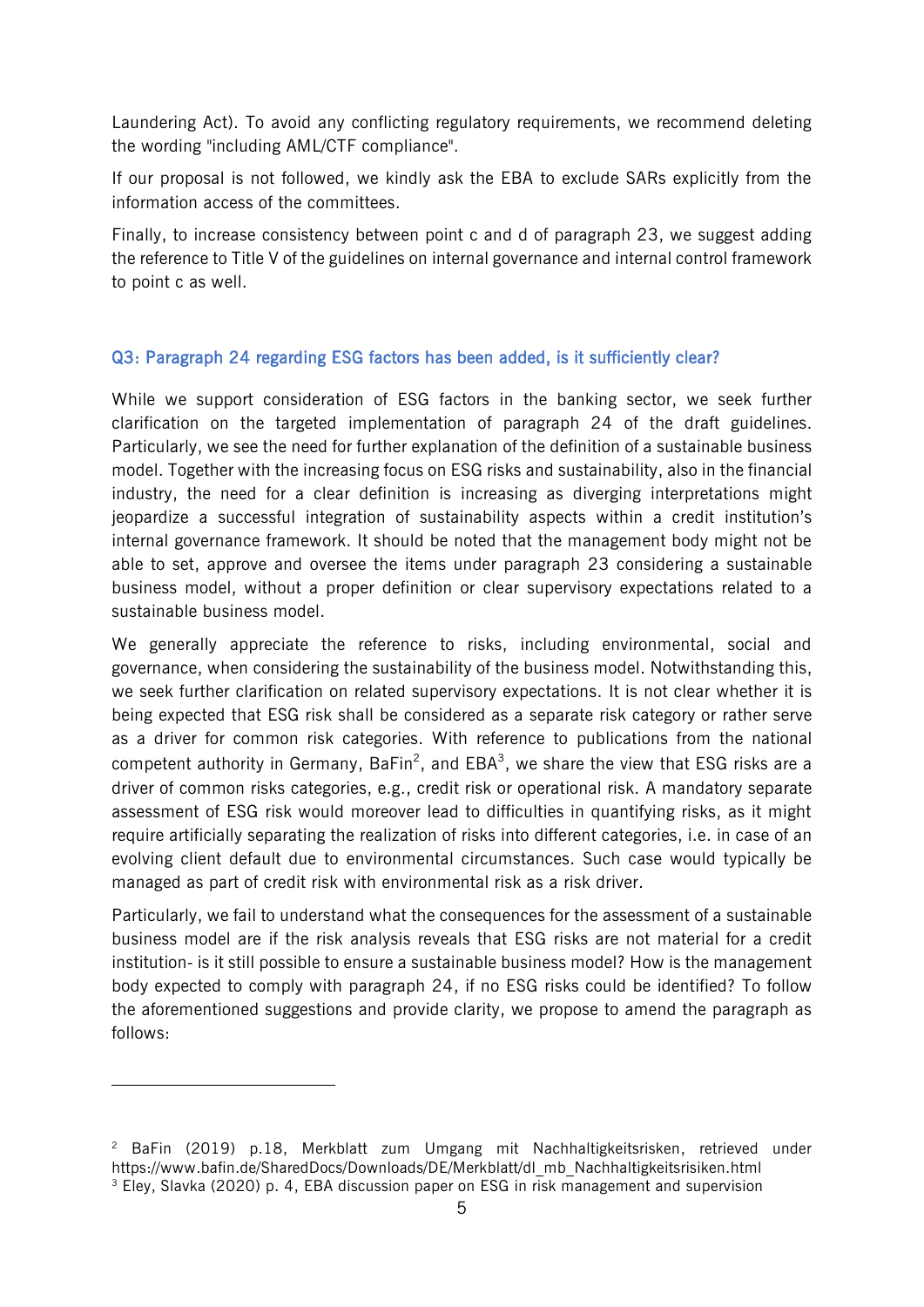"When setting, approving and overseeing the implementation of the aspects listed in paragraph 23 the management body should aim at ensuring a sustainable business model that takes into account material risks (drivers), including environmental, social and governance risk (drivers)."

Furthermore, we suggest limiting the management body's responsibility to consider a sustainable business model to such points, where it is appropriate, i.e. to points a, b, c, k and l of paragraph 23. Considering a sustainable business model when setting, approving and overseeing e.g. a conflict of interest policy (point m) might lead to confusion and diverging interpretations without corresponding positive effects on sustainability.

Finally, we would like to point to the changed references (due to the new structure of the draft guidelines) in points k (section 8 instead of 9), l (section 9 instead of 10) and m (section 10 instead of 11) of paragraph 23.

## Q4: Paragraph 84 and 86 have been amended to reflect changes to CRD. Are those paragraphs sufficiently clear?

Regarding the implementation of an appropriate organizational framework within a group context, paragraph 84 highlights the consideration of subsidiaries established in offshore financial centers. We are of the opinion, that particular emphasis of offshore financial centers is obsolete as it does not amend the scope of affected entities. The wording to date included all subsidiaries within the scope of prudential consolidation, irrespective of the jurisdiction they are established in.

It is unclear why highlighting subsidiaries in offshore financial centers is necessary and whether potential future requirements might focus further on subsidiaries in offshore financial centers. To get a clearer understanding of the purpose of this amendment as well as to potentially re-assess group-wide implementation of the respective arrangements and processes with particular focus on offshore financial centers as part of the revised guidelines, we would welcome a definition or list of offshore financial centers.

#### Q5: Are paragraphs 98 and 99 sufficiently clear?

We fully support the explicit emphasis on non-discriminating and gender-neutral policies as included in CRD V but would welcome further clarification on related supervisory expectations.

Paragraph 98 requires credit institutions to "have policies that ensure that there is no discrimination of staff […]". It is our understanding that credit institutions are not required to maintain dedicated policies on non-discrimination. Instead, credit institutions might want to choose that all policies are written such that they are non-discriminating in any possible regard or include a statement on non-discriminating behavior in any form.

Similarly, we understand the requirement in paragraph 99 to "implement measures that ensure equal opportunities for all genders" such that primarily any kind of discrimination based on gender must be prevented, i.e. through the implementation of non-discriminating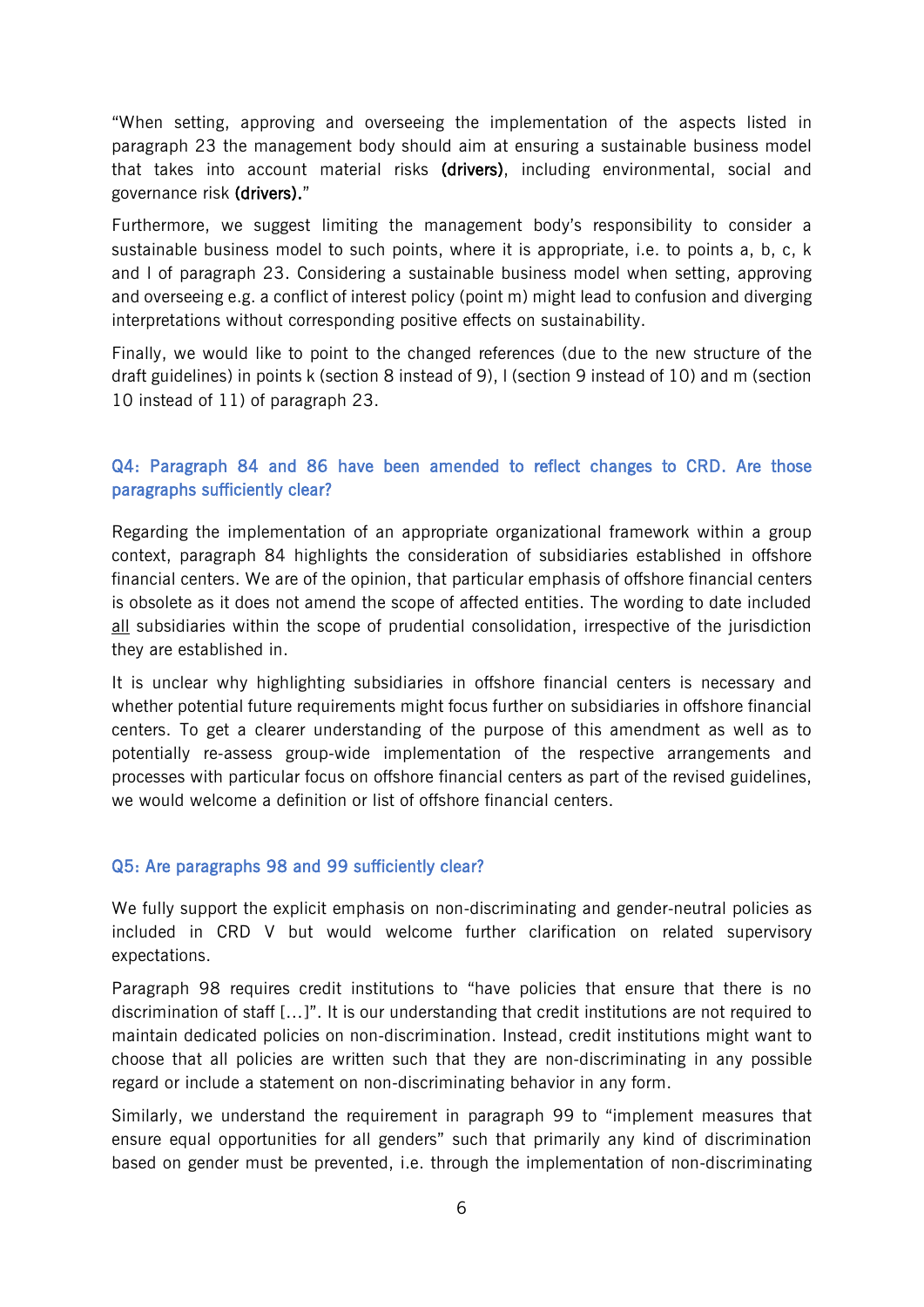policies, structures and arrangements. Notwithstanding this, paragraph 99 requires credit institutions to "improve the representation of the underrepresented gender in management positions.", which rather seems to indicate that credit institutions shall implement measures to actively strive for a more balanced gender composition of management positions.

Within this particular context, we would welcome further clarification on when a gender shall be considered "underrepresented", what the term "representation" refers to and what positions shall be considered "management positions".

While we fully support equal opportunities across genders, it is our view, that measures to improve the representation of the underrepresented gender shall always be in line with any other regulatory requirements, particularly requirements related to the suitability of the management. We ask EBA to consider including such specification in paragraph 99 to avoid potentially conflicting requirements.

We would moreover like to highlight, that the requirements as outlined in paragraphs 98 and 99 of the draft guidelines go beyond the respective requirements of CRD V, which focus on gender – neutral remuneration policies but do not touch upon the composition of management positions. The additional requirements, although potentially paving the way to more balanced gender compositions, might lead to misinterpretations not leading to the desired results. We therefore ask EBA to generally reconsider broadening the scope of concrete application of gender neutrality (compared to the respective requirements in CRD V) to management positions' compositions for the time being. Alternatively, we would expect EBA to provide further clarification on the points mentioned above.

In addition to our comments outlined above, we would like to express our disagreement with a particular change in paragraph 92. Following the amendment to paragraph 92, a risk culture shall be "righteous" in addition to sound and consistent. Although we assume that EBA is aiming to foster an integral risk culture across the credit institution, we object the term "righteous" in this context, as it comprises judgemental elements that might not fit to a culture but rather to preventive and corrective structures and processes. We therefore ask EBA kindly to reassess the changes made to paragraph 92 of the draft guidelines.

#### Q6: Point (c) of paragraph 101 has been amended to reflect the EBA's work on dividend arbitrage schemes. Is point (c) sufficiently clear?

Already as of today, the code of conduct shall contain principles and examples on acceptable and unacceptable behavior. This includes particularly potential fraudulent actions. Generally, we consider tax offences through illicit dividend schemes as being one potential form of fraudulent actions, which have gained increasing attention due to recent incidents.

The code of conduct is typically maintained by Compliance as the responsible function to prevent fraudulent behavior, while tax issues, including offences, typically lay with a dedicated function, namely Tax. It is our understanding, that preventing illicit dividend arbitrage schemes would be a joint effort of primarily Compliance and Tax. We would welcome further clarification on to what extent EBA sees the responsibility to prevent tax offences, including illicit dividend arbitrage schemes, with Compliance and whether the